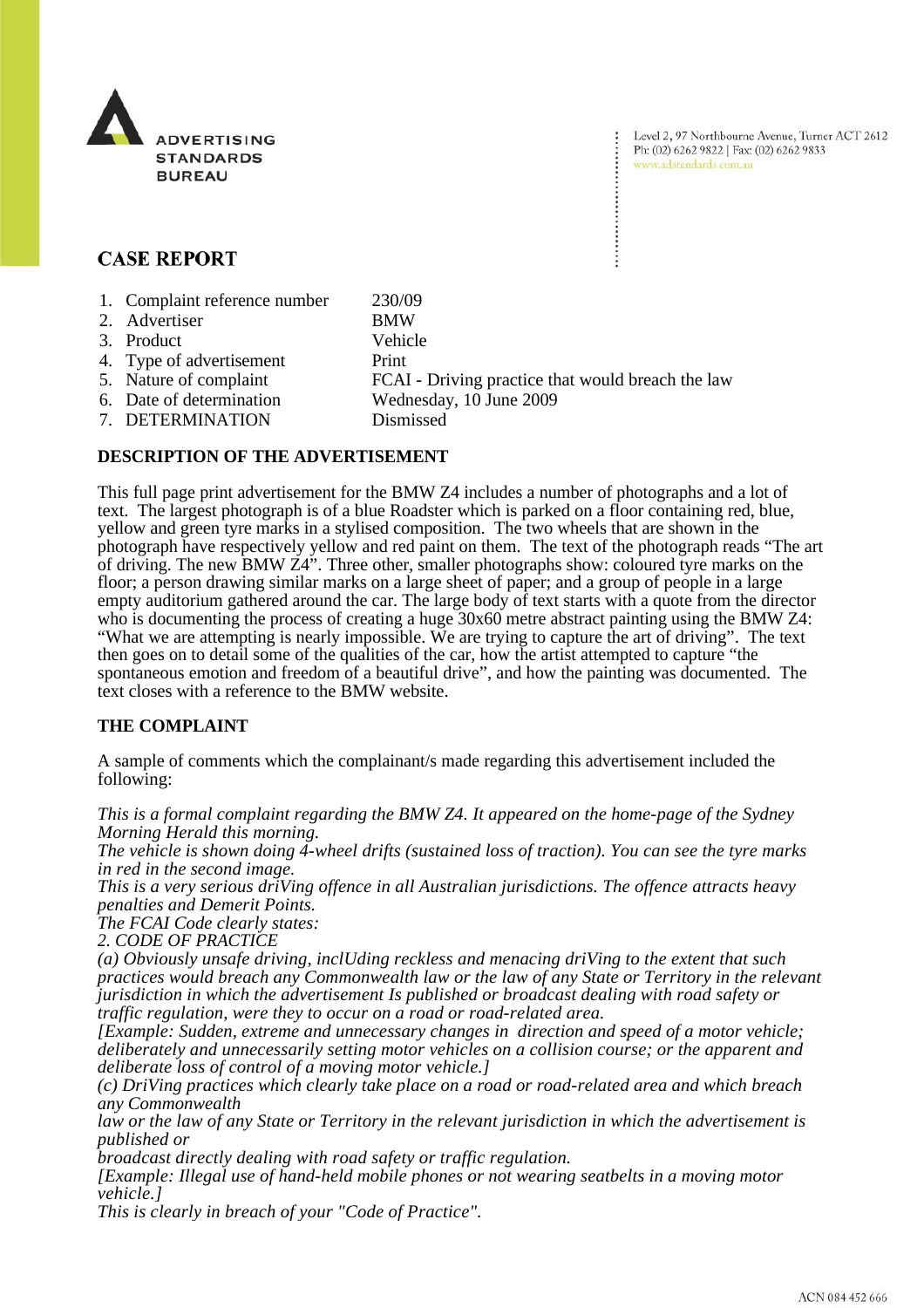*We ask that the ad be withdrawn immediately.*

## **THE ADVERTISER'S RESPONSE**

Comments which the advertiser made in response to the complaint/s regarding this advertisement included the following:

*We believe our TV and Online commercial fully comply with the FCAI Voluntary Code of Practice for Motor Vehicle Advertising and can be clearly distinguished by the viewer as an artistic performance and not reality.* 

*The performance takes place in a controlled environment (a studio warehouse) which is clearly shown at the beginning of the TVC. The car drives across the canvas creating patterns with paint – it does not suggest a real-life driving situation. It is clear from the driver's expression that he is concentrating creating a specific result and not driving recklessly. There is no sign of the driver being out of control. The smooth tone and lyrics of the music further reinforce this position.* 

*The TVC is an international TVC adapted for the Australian market (we just changed the music). The footage and story behind the art can be accessed through international BMW websites, news sites and social mediums. There are many opportunities for the general public to understand that art is the context of the TVC and the campaign.* 

*The concept behind the art was created by international artist Robin Rhode and had been planned for 12 months prior. The 'event' was documented by film director Jake Scott and the TV commercial represents a 30s summary of what happened. The whole film is available to watch from the BMW Z4 website (www.expressionofjoy.com.au) and further supports the position that this is a creation of art.* 

*Furthermore, the painted tyre tracks seen across all marketing materials including Outdoor, Print, Online and at the Dealerships further reinforce the art story behind the campaign.* 

*The Online commercial referenced in complaint 230/09 is purely an animated impression of the TVC. We believe the audience can distinguish between fantasy and reality. Clicking on the ad takes the user directly to bmw.com.au/z4 where they can discover more about the art.* 

*BMW has a colourful history with art including the infamous BMW Art Car Collection which toured in Australia in 2007. The BMW Z4 commercial reinforces BMW's artistic nature and associates the brand as being creative rather than irresponsible.* 

#### **THE DETERMINATION**

The Advertising Standards Board ("Board") was required to determine whether the material before it was in breach of the Federal Chamber of Automotive Industries' Advertising for Motor Vehicles Voluntary Code of Practice which came into effect on 1 July 2004 (the "FCAI Code").

To come within the FCAI Code, the material being considered must be an "advertisement". The FCAI Code defines "advertisement" as follows:

*"…..matter which is published or broadcast in all of Australia, or in a substantial section of Australia, for payment or other valuable consideration and which draws the attention of the public, or a segment of it, to a product, service, person, organisation or line of conduct in a manner calculated to promote or oppose directly or indirectly that product, service, person, organisation or line of conduct."*

The Board decided that the material in question was published or broadcast in all of Australia or in a substantial section of Australia for payment or other valuable consideration.

The Board determined that the material draws the attention of the public or a segment of it to a "product" being a BMW Z4 'in a manner calculated to promote...that product".

Having concluded that the material was an "advertisement" as defined by the FCAI Code, the Board then needed to determine whether that advertisement was for a "motor vehicle". "Motor vehicle" is defined in the FCAI Code as meaning: